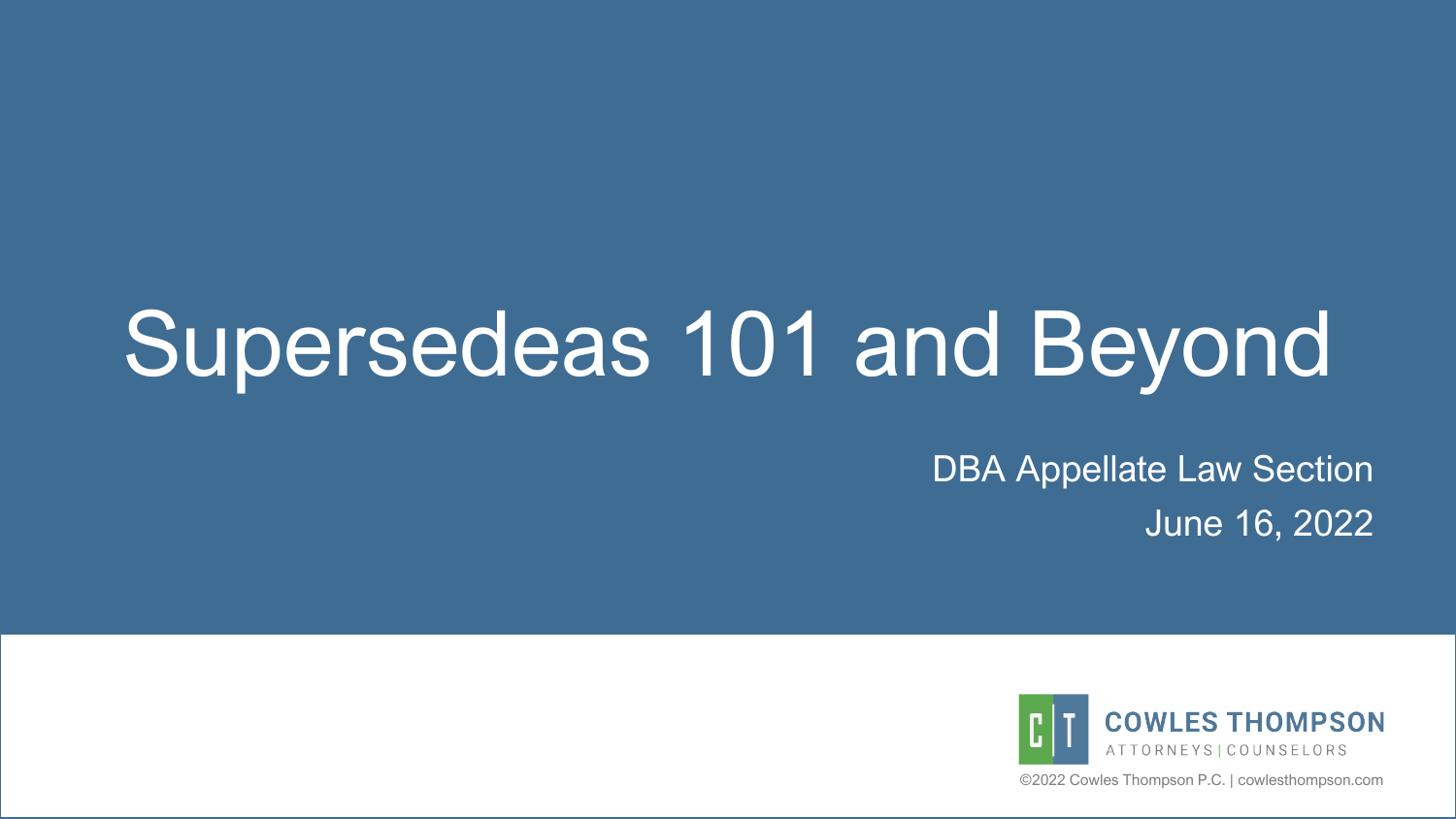#### $\blacksquare$  Who?

- Generally if you are a judgment creditor (the losing party)
- Exceptions
	- Many governmental entities**\***
	- Many governmental officials**\***
	- **Some subject-matter exemptions** 
		- Texas employment commission disputes
		- Executors and administrators of estates (unless personal capacity)
		- Guardians (unless personal capacity)
		- **Election contests**

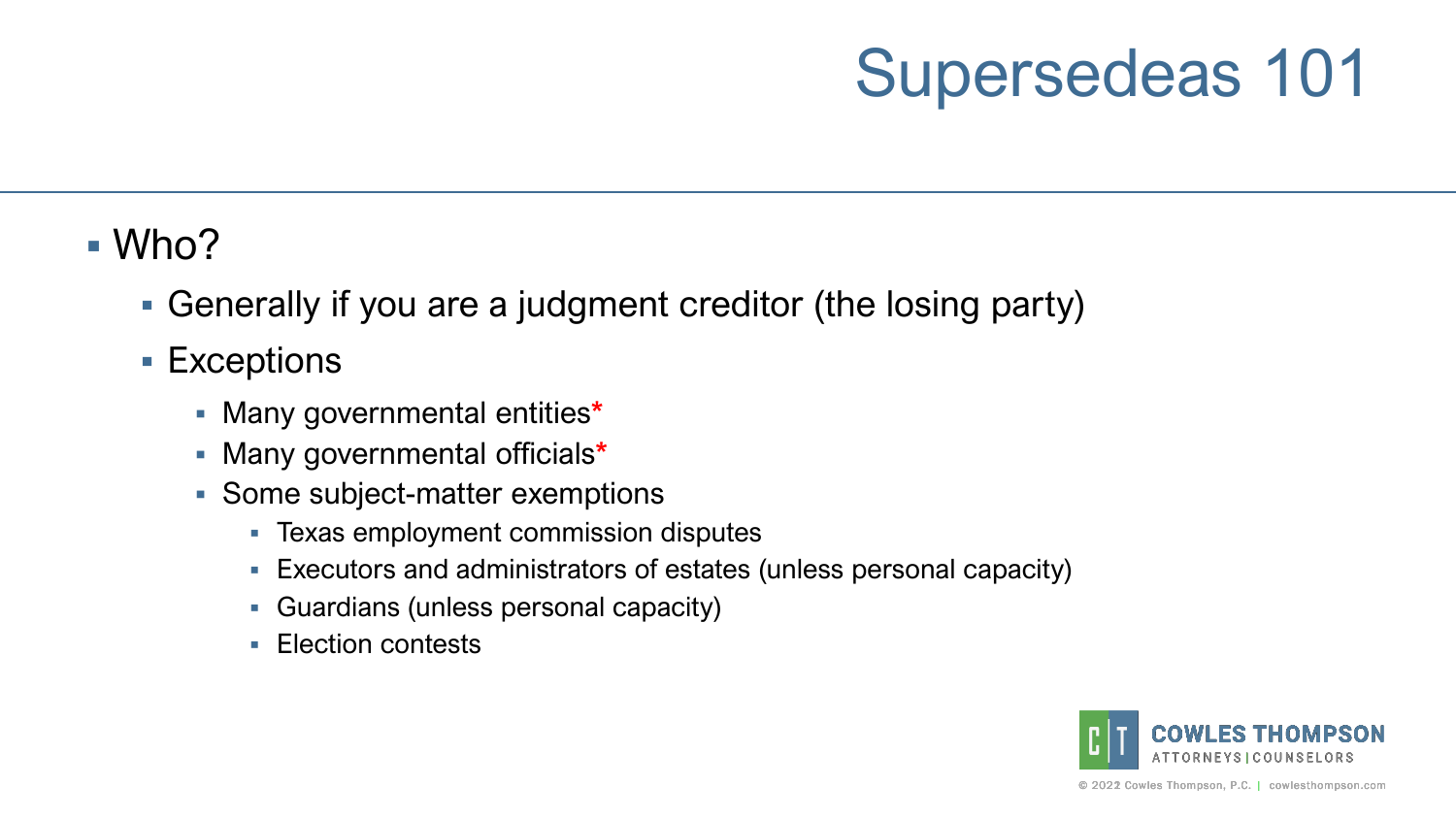#### When?

- If's never too soon
- You are trying to stave off post-judgment collection and post-judgment discovery
- Some remedies are available as soon as the judgment is signed
- Your client may require time to pull together resources
- The process of getting a surety and approval of a bond by the trial court clerk takes time

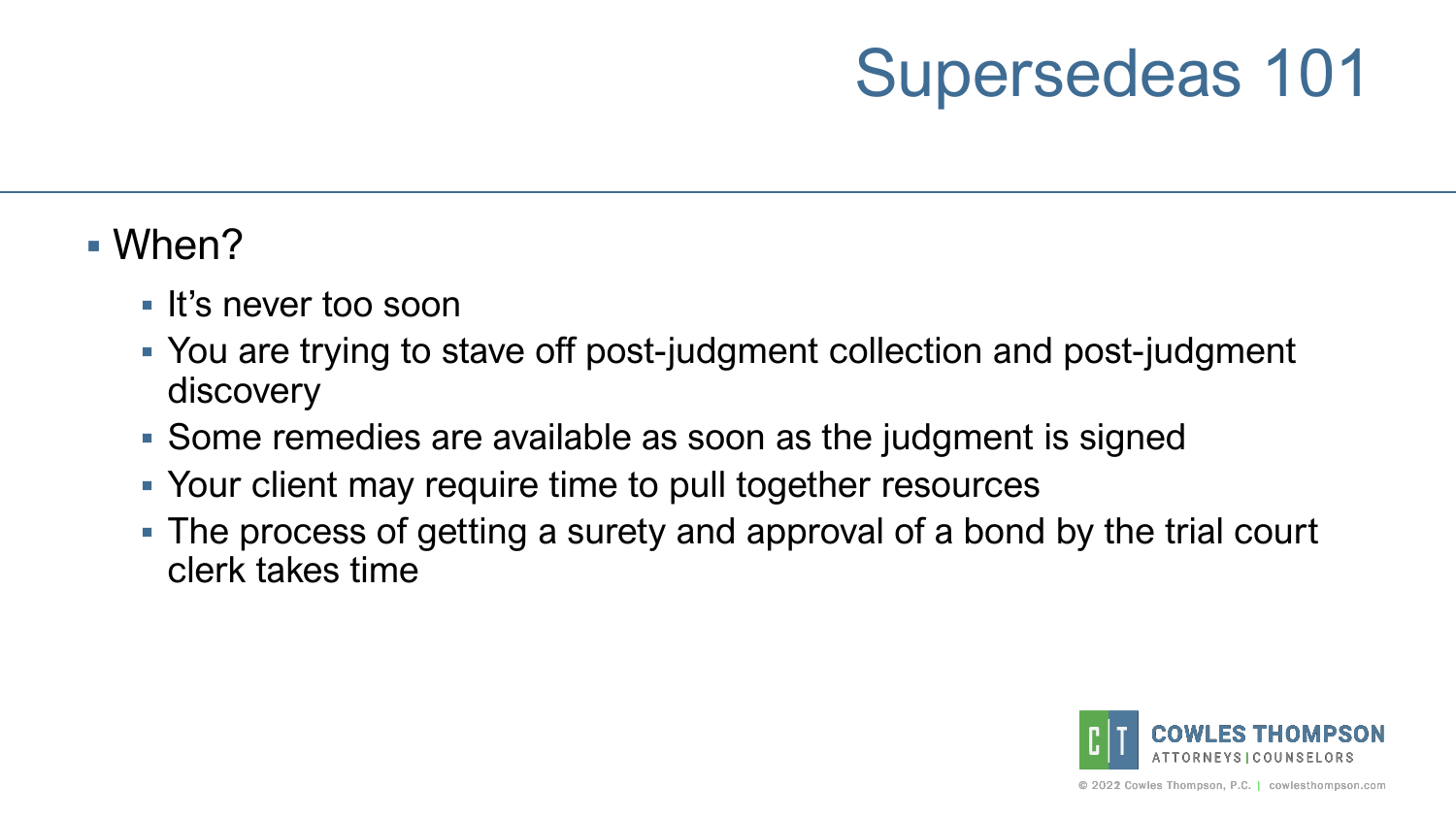#### What?

- TRAP 24 establishes 4 methods
	- **Private agreement**
	- Supersedeas bond
	- Deposit in lieu of bond
	- Alternate Security "ordered by the court"

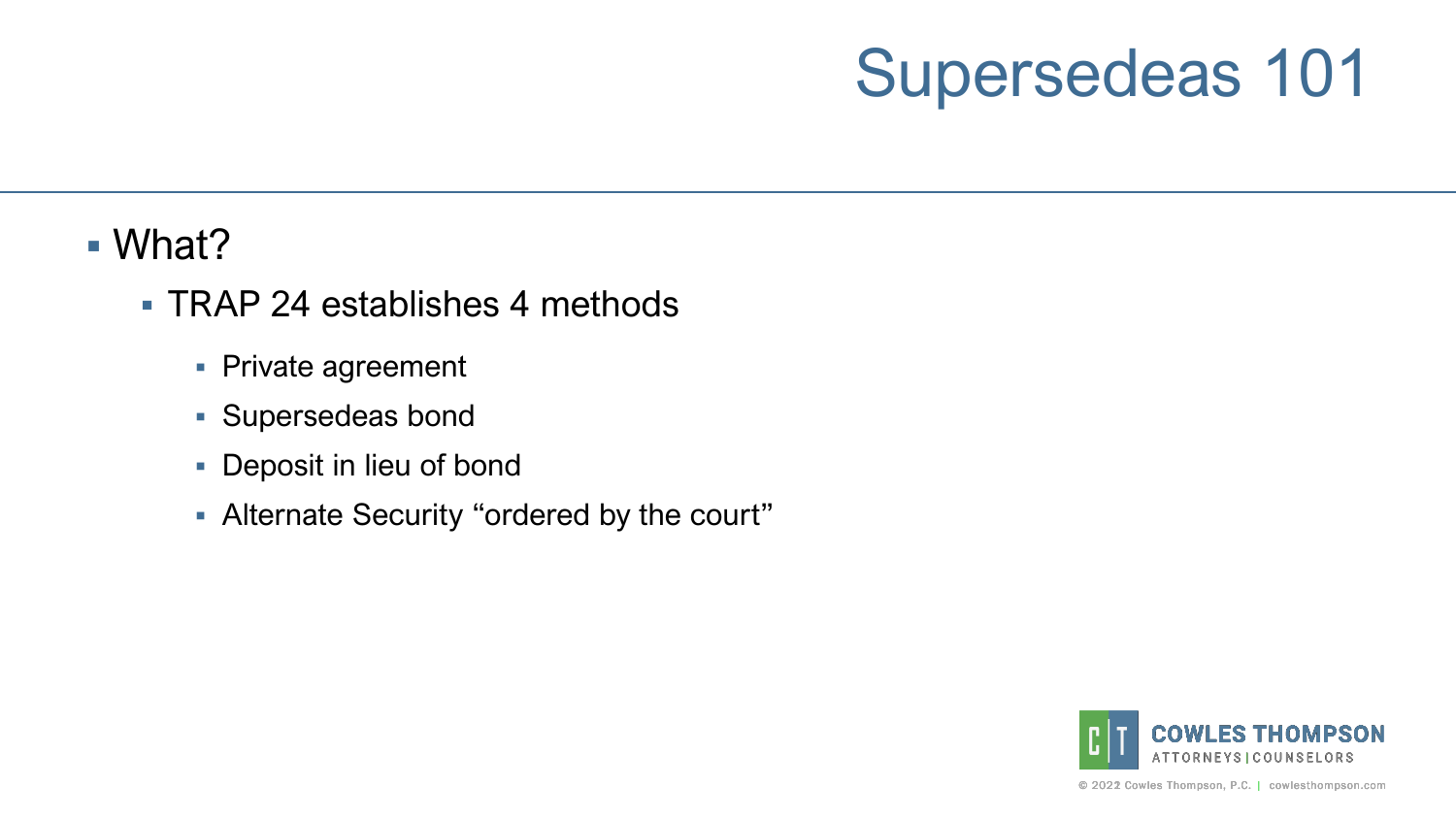- **How much?** 
	- It depends.
		- **Money Judgments** 
			- Compensatory damages + post-judgment interest + court costs
		- Property Judgments trial court must rule
			- Real property—must be at least the value of the property interest's rent or revenue
			- Personal property—must be at least the value of the property interest
		- "Other judgment"—trial court must rule
			- Amount that adequately protects judgment creditor against loss or damage the appeal may cause
		- Judgments for the government—trial court must decide whether to suspend
		- Conservatorship and custody judgments

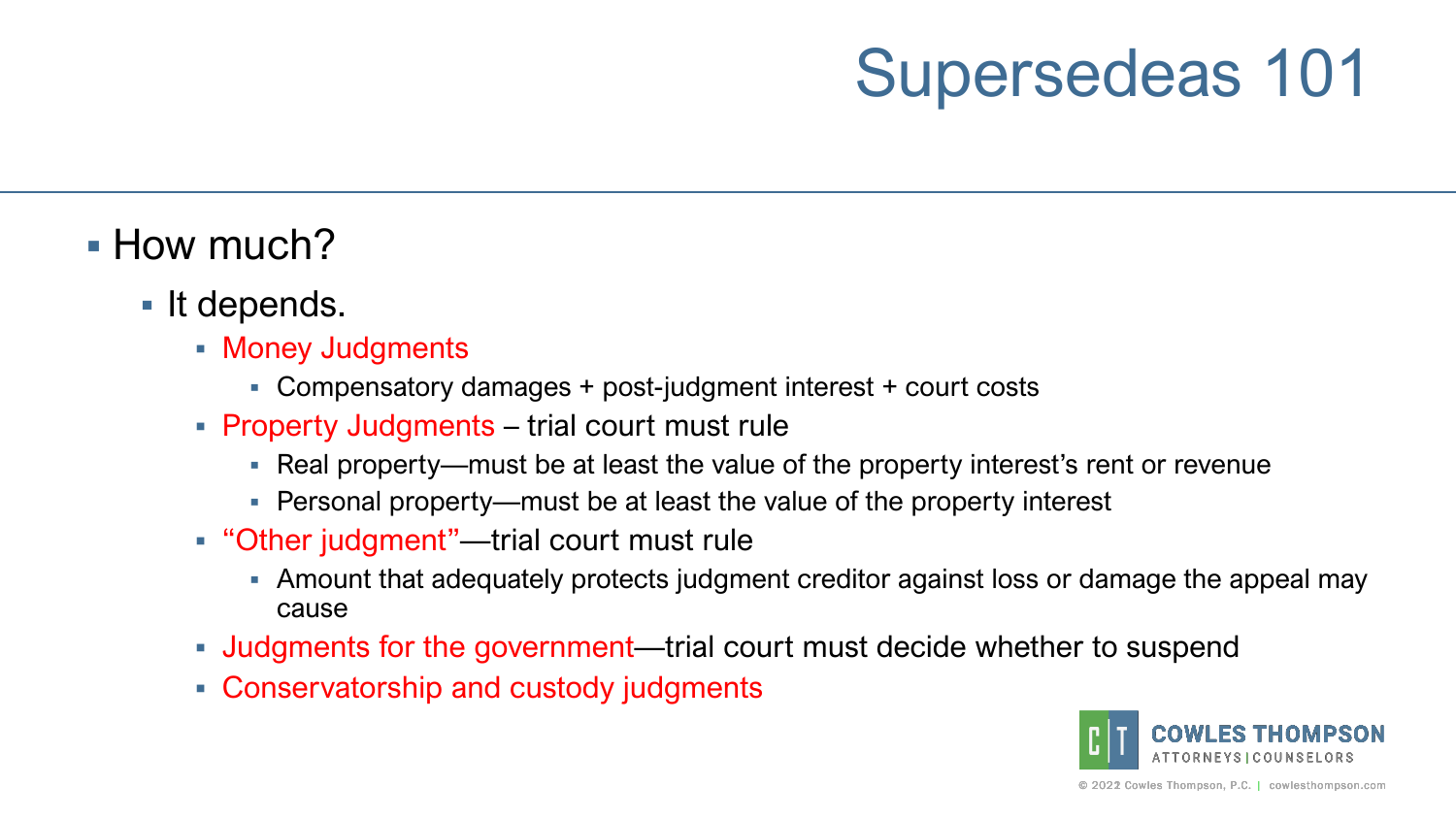#### **Money** Judgments

- Compensatory damages
	- **Includes amounts intended to compensate for actual losses**
	- Does NOT include: exemplary damages, civil penalties, attorney's fees (unless they are awarded as damages), disgorgement damages, and *maybe* pre-judgment interest\*
- I Interest for the estimated duration of the appeal
- Court costs

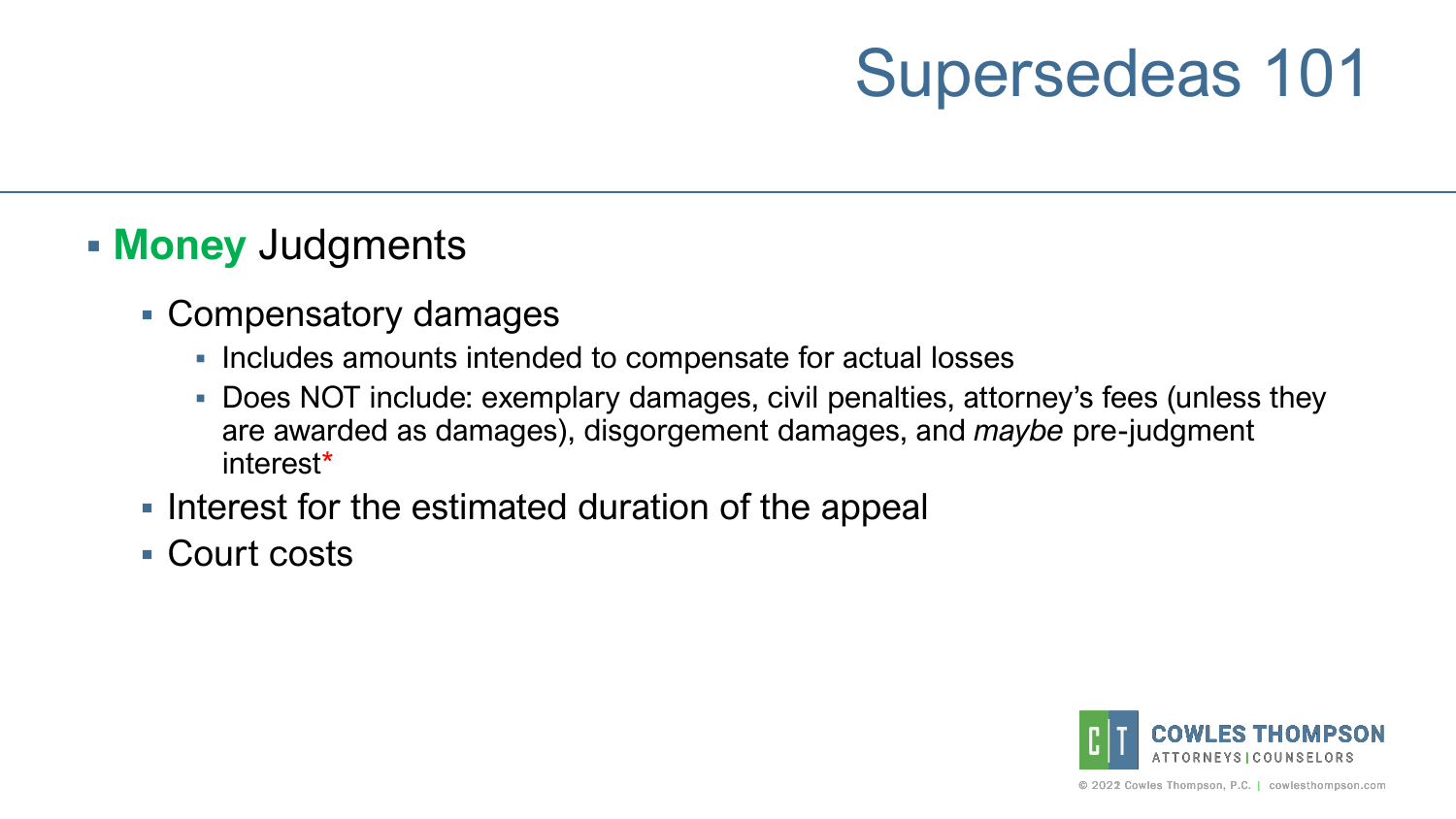- **Property Judgments (real or personal)** 
	- The amount of security must be at least:
		- the value of the property interest's rent or revenue, for **real property**
		- the value of the property interest on the date when the court rendered judgment, for **personal property**
	- **If the judgment is one in a forcible entry and detainer suit, see Property** Code Section 24.007.

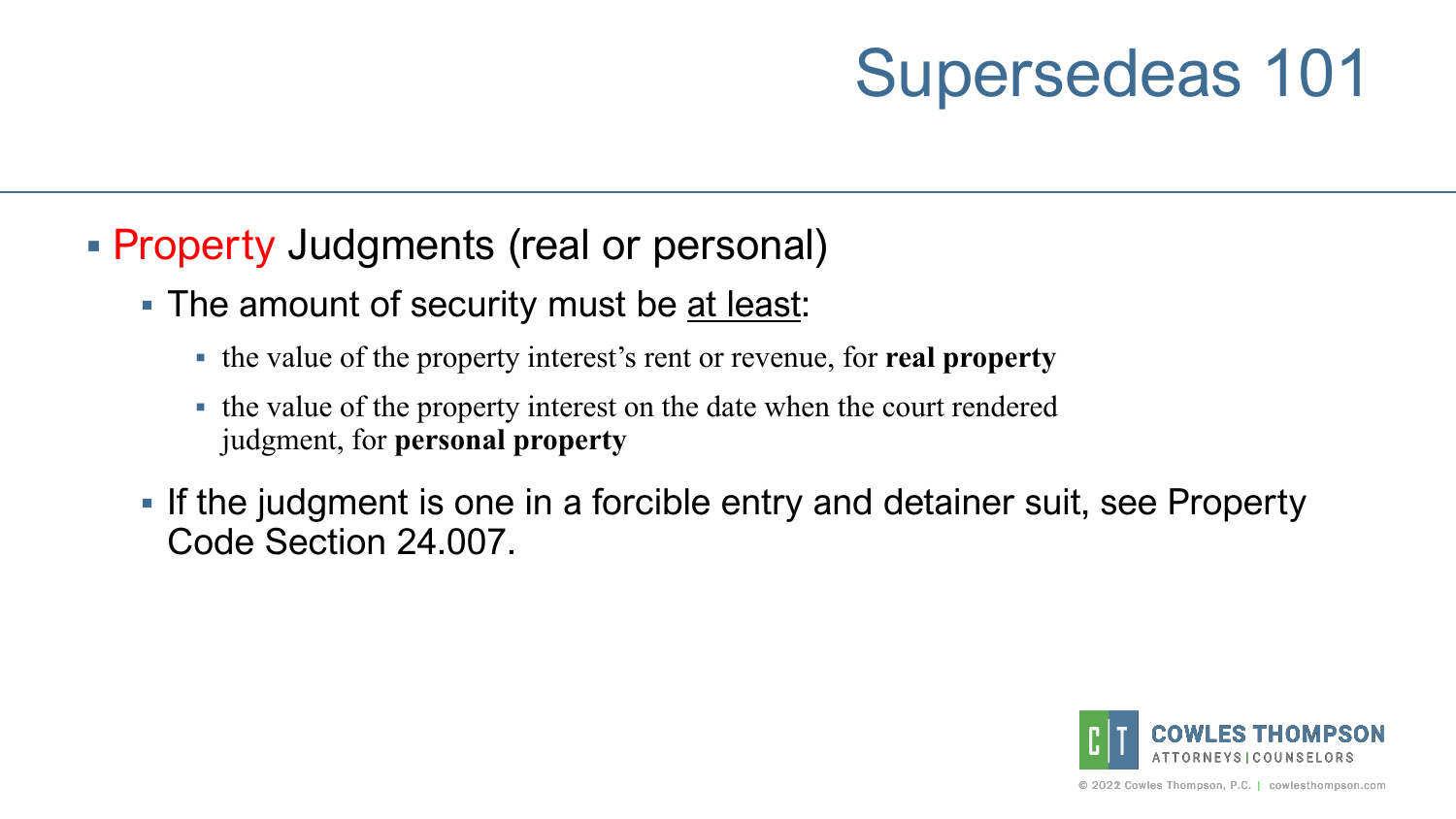### **Other** judgment

- A judgment for something *other than* money or an interest in property
- Trial court sets (1) the amount and (2) type of security
- The security must adequately protect the judgment creditor against loss or damage that the appeal might cause
- **But the trial court may decline to permit the judgment to be superseded if** the judgment creditor posts security ordered by the trial court in an amount and type that will secure the judgment debtor against any loss or damage caused by the relief granted the judgment creditor if an appellate court determines, on final disposition, that that relief was improper

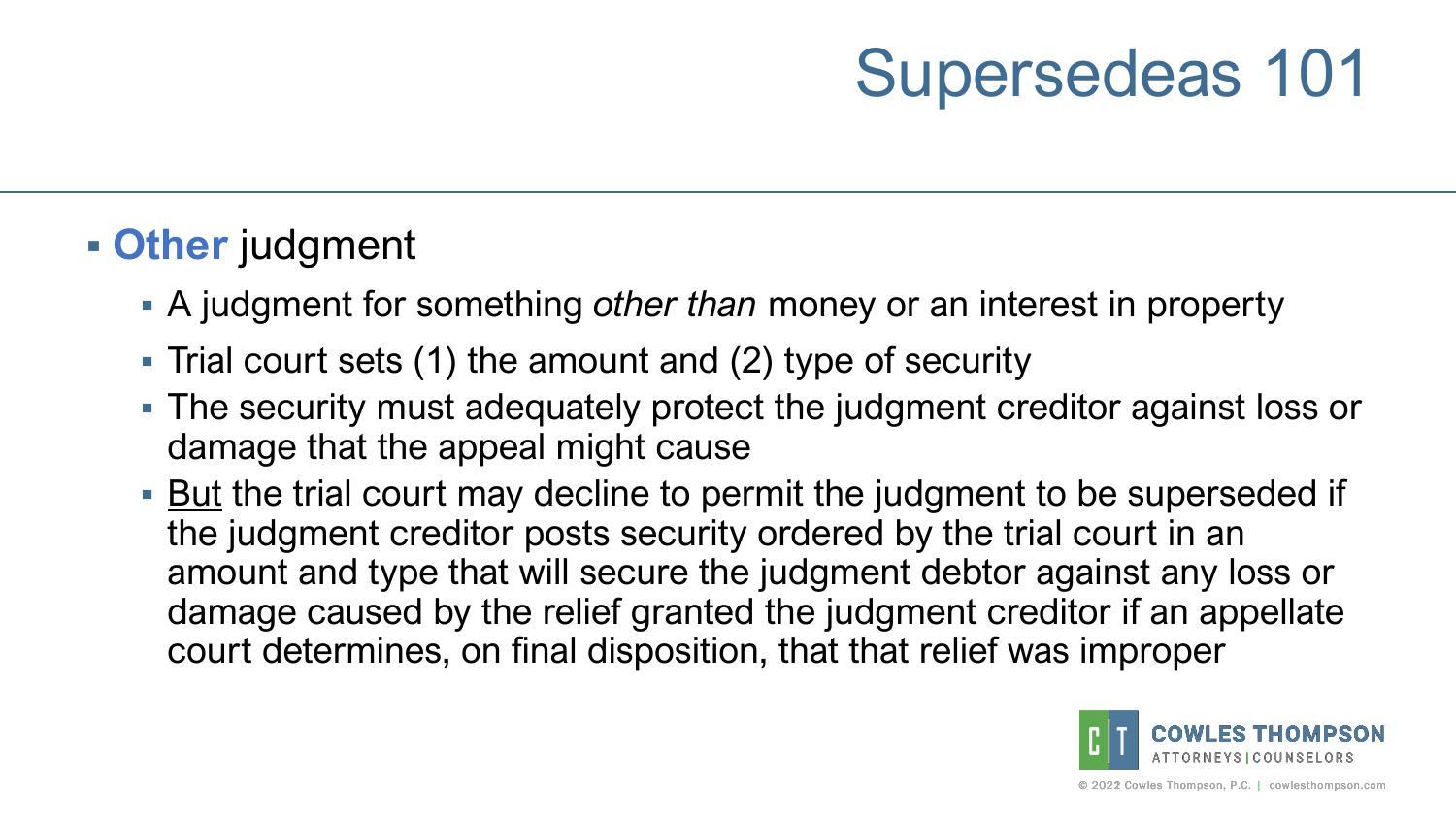#### Form of the bond

- Payable to the judgment creditor
- Signed by the judgment debtor or the debtor's agent
- Signed by sufficient surety or sureties
- **Properly conditioned** 
	- Surety pays if the debtor does not perfect appeal or the appeal is dismissed and debtor does not perform the judgment
	- Surety pays if the debtor does not perform an adverse judgment final on appeal
	- **Property judgment:** Surety pays if the debtor does not pay creditor the value of the property's rent or revenue during the course of the appeal

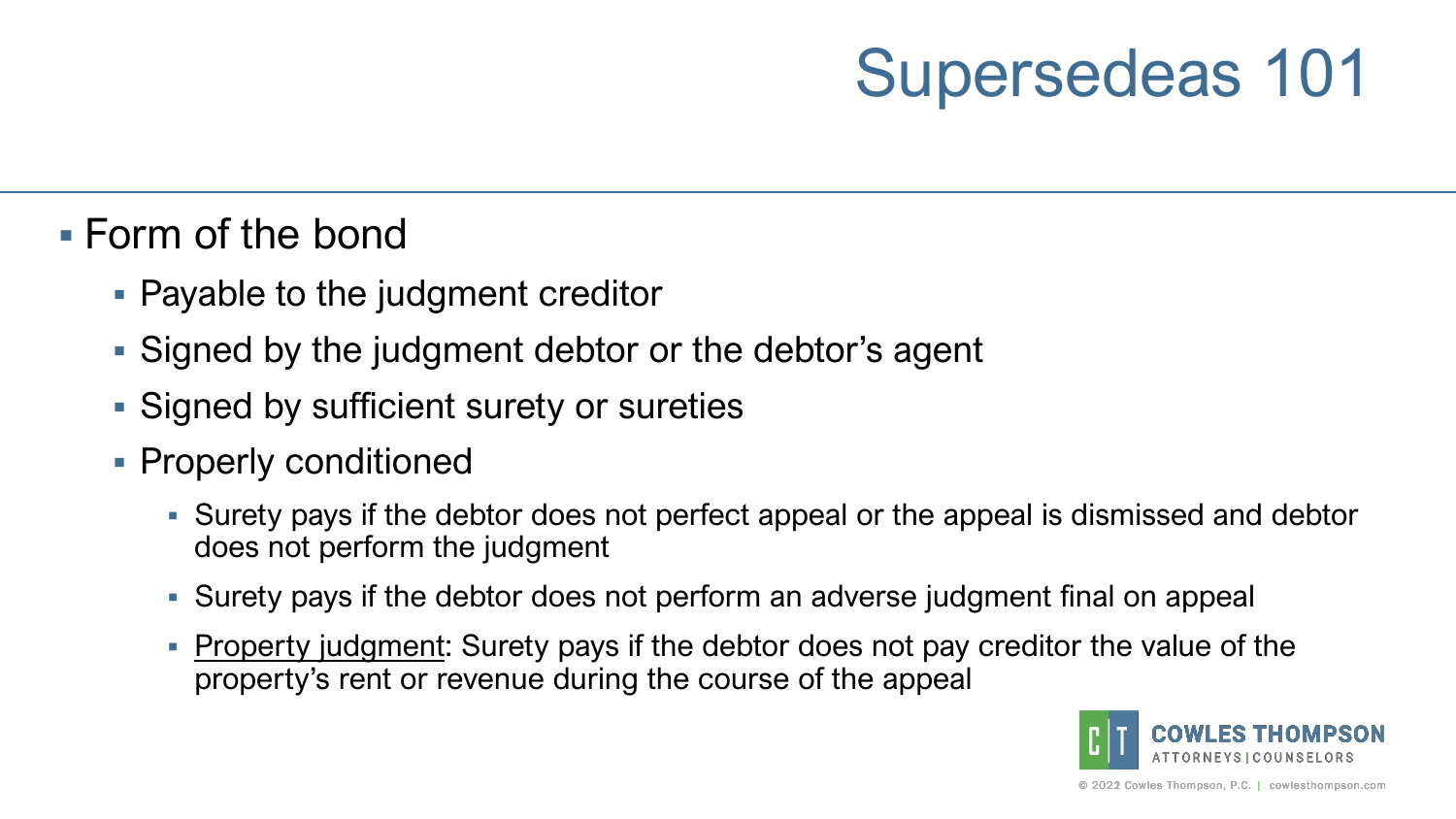### Sureties

- Legally separate from the judgment debtor and a non-party
- $\blacksquare$  "Sufficient" = able to discharge all of the damages and costs that may be awarded up to the amount of the bond
- Signatory for the surety must have a valid power of attorney or corporate resolution
- Authorized to do business in Texas
- How to find a surety
	- Dan Huckabay, Court Surety Bond Agency, Appeal Bond Specialist
	- www.courtsurety.com

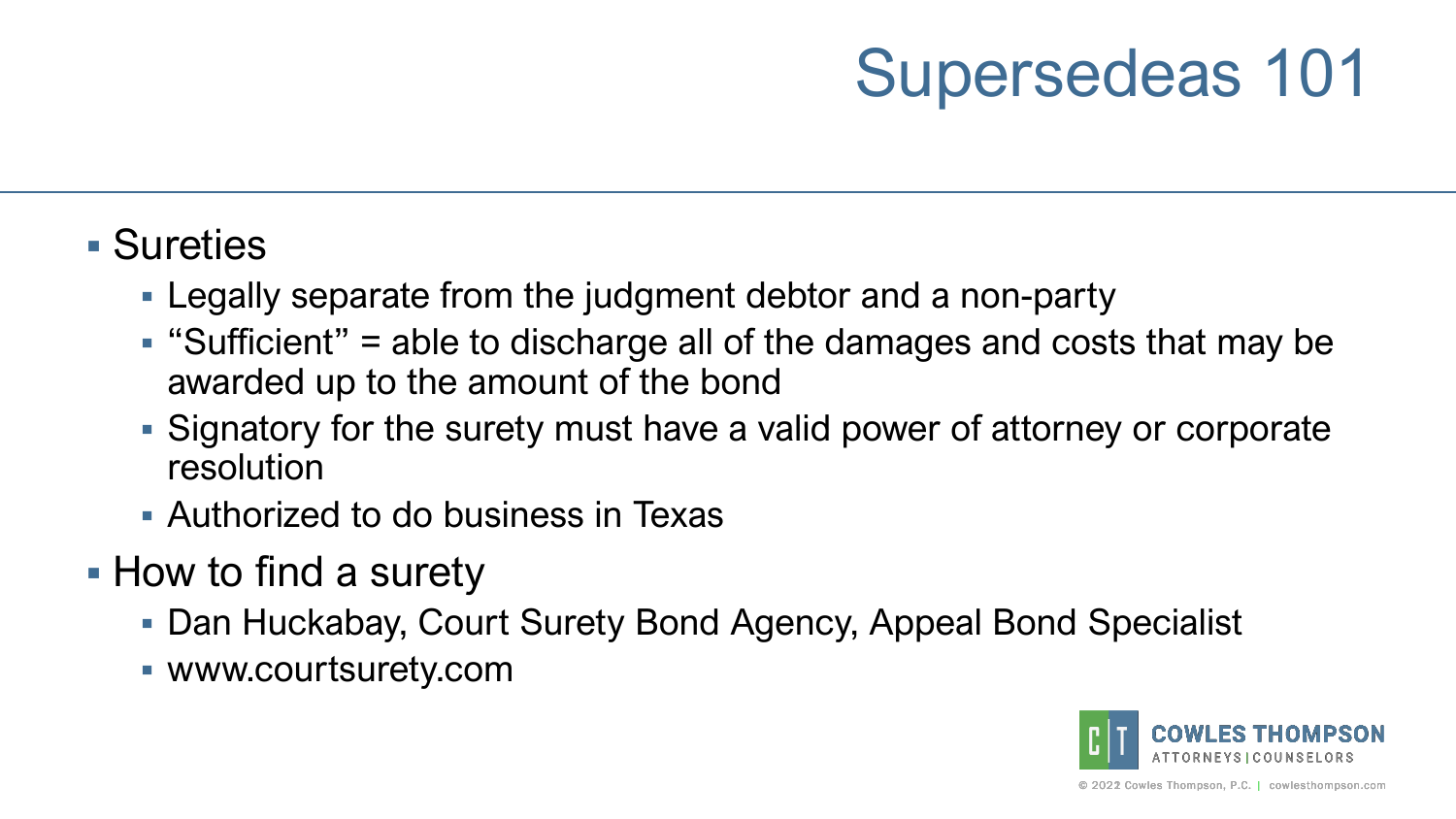# Supersedeas 101/201

- Approval
	- " "To be effective a bond must be approved by the trial court clerk." TRAP 24.1(b)(2)
	- What if the clerk doesn't or won't approve it?
		- Mandamus
			- *See Ruiz v. Watkins,* 701 S.W.2d 688, 691 (Tex. App.—Amarillo 1985, orig. proceeding); *see also* Tex. Gov't Code § 22.221.
		- Do nothing??
	- **If the judgment creditor disagrees with some aspect of the bond, including** the amount, the remedy is to file a motion with the trial court to challenge it.

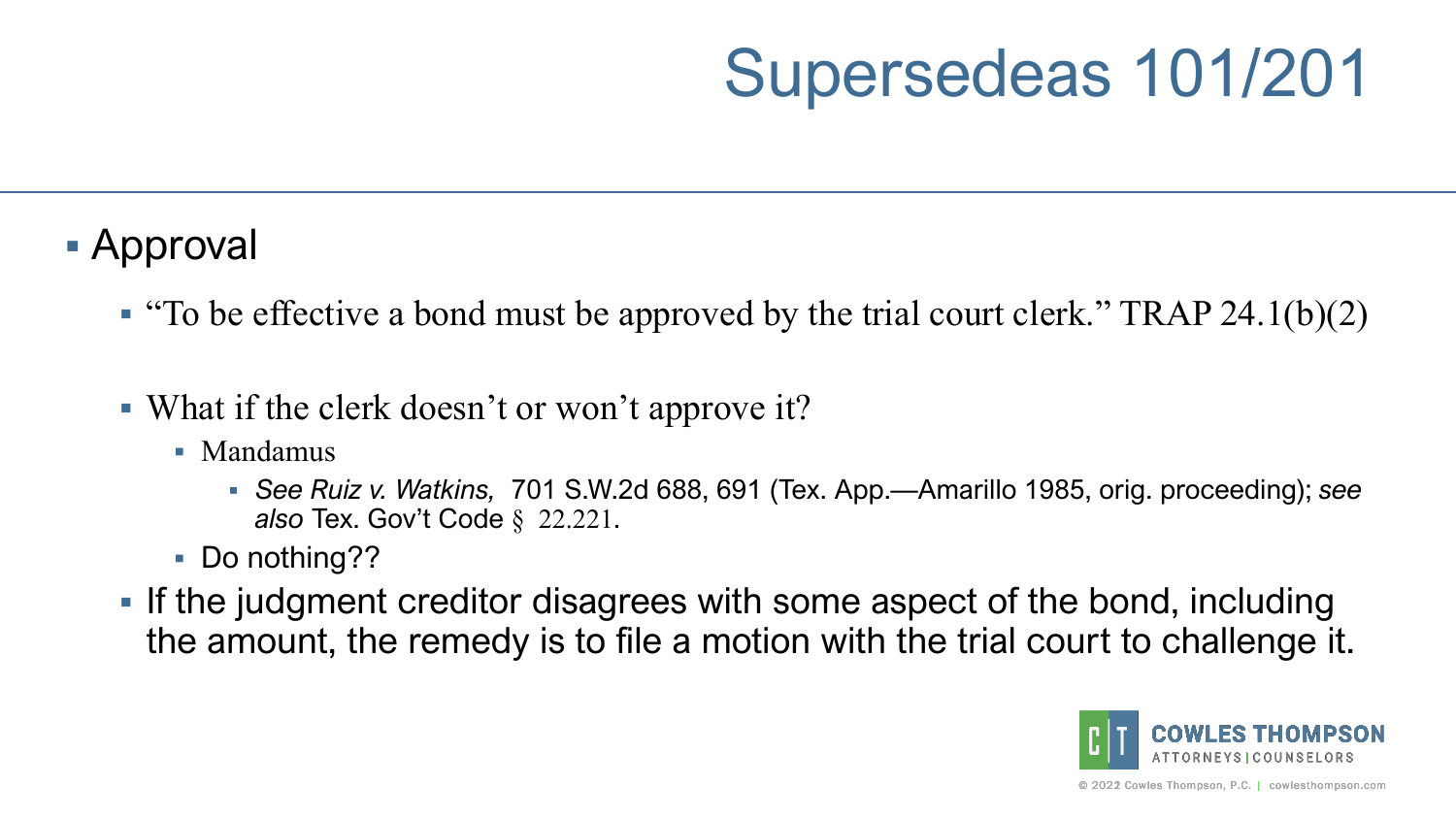- Modifying the amount for a **money** judgment
	- The amount may not exceed the lesser of (1) 50% of the judgment debtor's current net worth, or (2) 25 million dollars.
		- Net worth method:
			- File affidavit with complete and detailed information concerning assets and liabilities
			- Judgment creditor can file a contest and conduct discovery
			- At the hearing on the contest, the burden is on the judgment debtor
			- Trial court must issue an order stating the net worth and giving the basis for it
			- If additional security is ordered, enforcement is suspended to allow time to comply

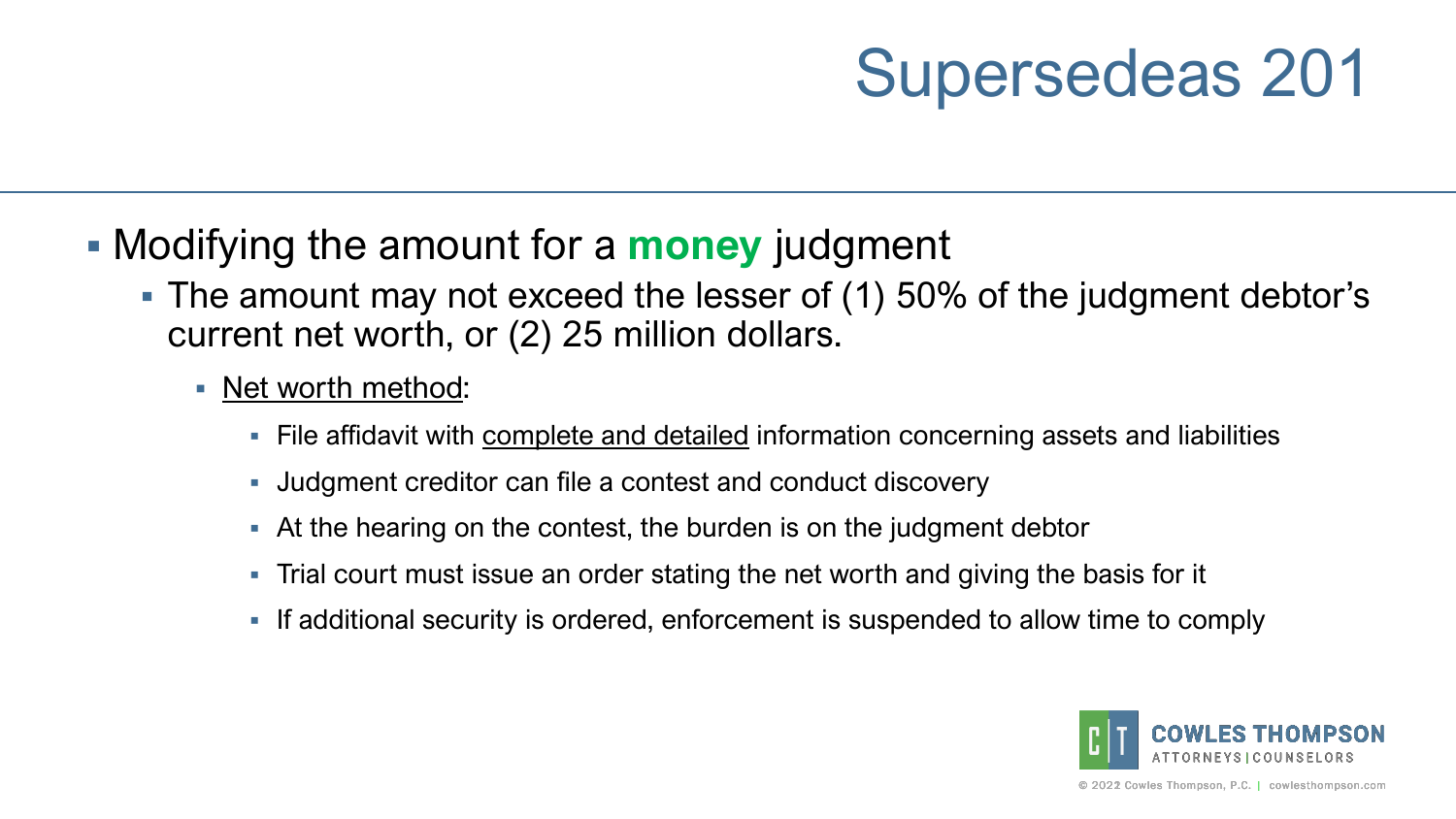#### Pros and Cons of net worth method:

- Cons:
	- Gotta show your cards
	- **It may draw a challenge, resulting in expensive litigation and discovery**
	- Might have to hire an expert to support net worth calculations
	- Frequently results in issuance of an injunction as to judgment debtor's expenditures

#### ■ Pros:

- Collection efforts are stayed while any challenge to net worth is undertaken
- Maybe the judgment creditor doesn't file a challenge, or maybe if a challenge is filed, the net worth affidavit is sustained
- Scope of discovery might be narrower. *See In re Potashnik*, 05-19-01188-CV (Tex. App.—Dallas Apr. 22, 2020, orig. proceeding)

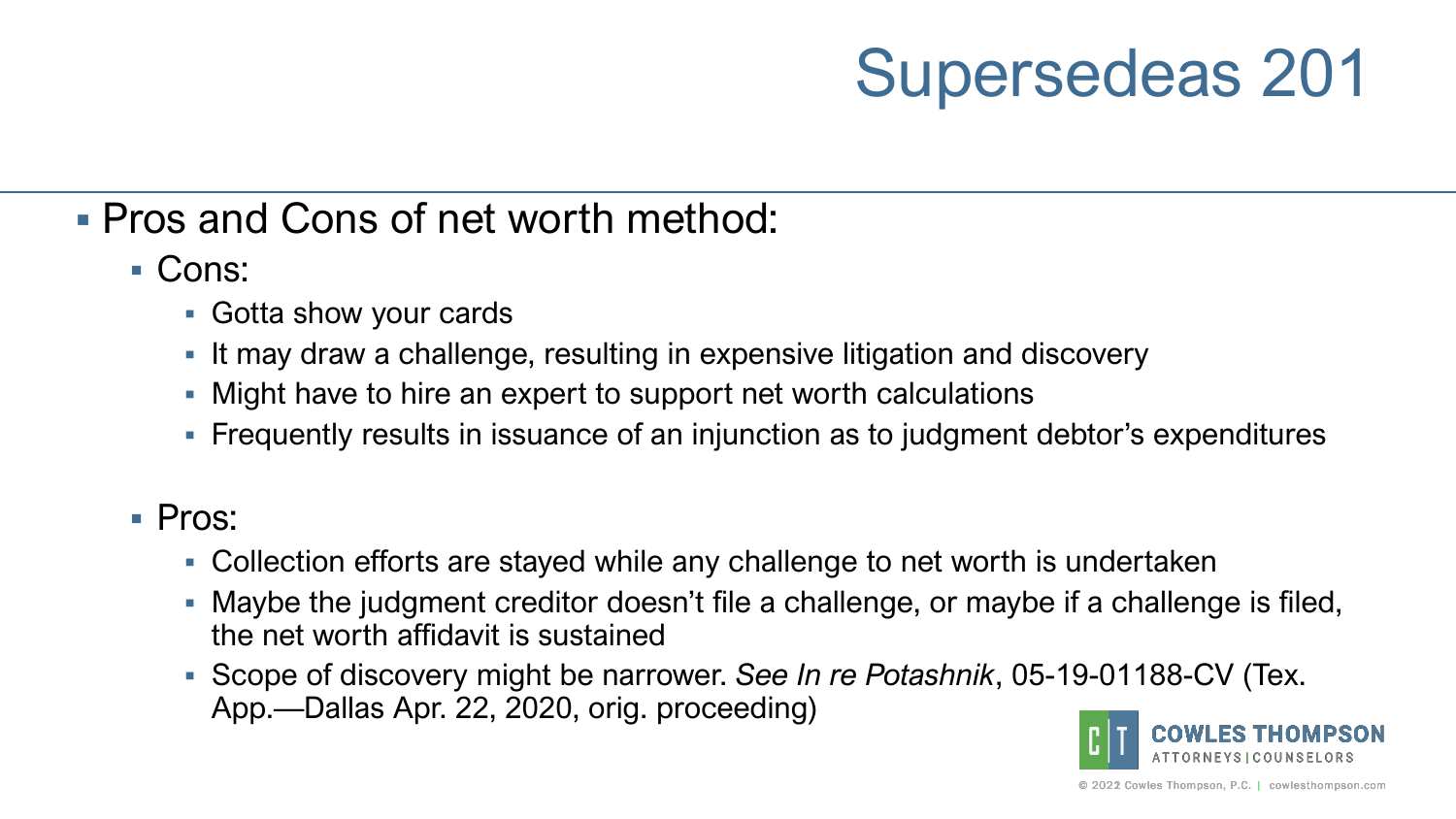- **Lowering the amount of required security** 
	- Upon a finding that posting required security will cause the judgment debtor "substantial economic harm"
	- Lowered to an amount that will not cause judgment debtor "substantial economic harm"
	- "substantial economic harm" factors
		- Cost of the bond
		- Availability of sufficient assets to cover the cost
		- Availability of other sources from which debtor could secure funds for a bond
		- Judgment debtor's ability to borrow funds for a bond
		- **Impact on judgment debtor from having to liquidate assets to obtain a bond**
		- Likelihood that liquidating assets for a bond will result in insolvency

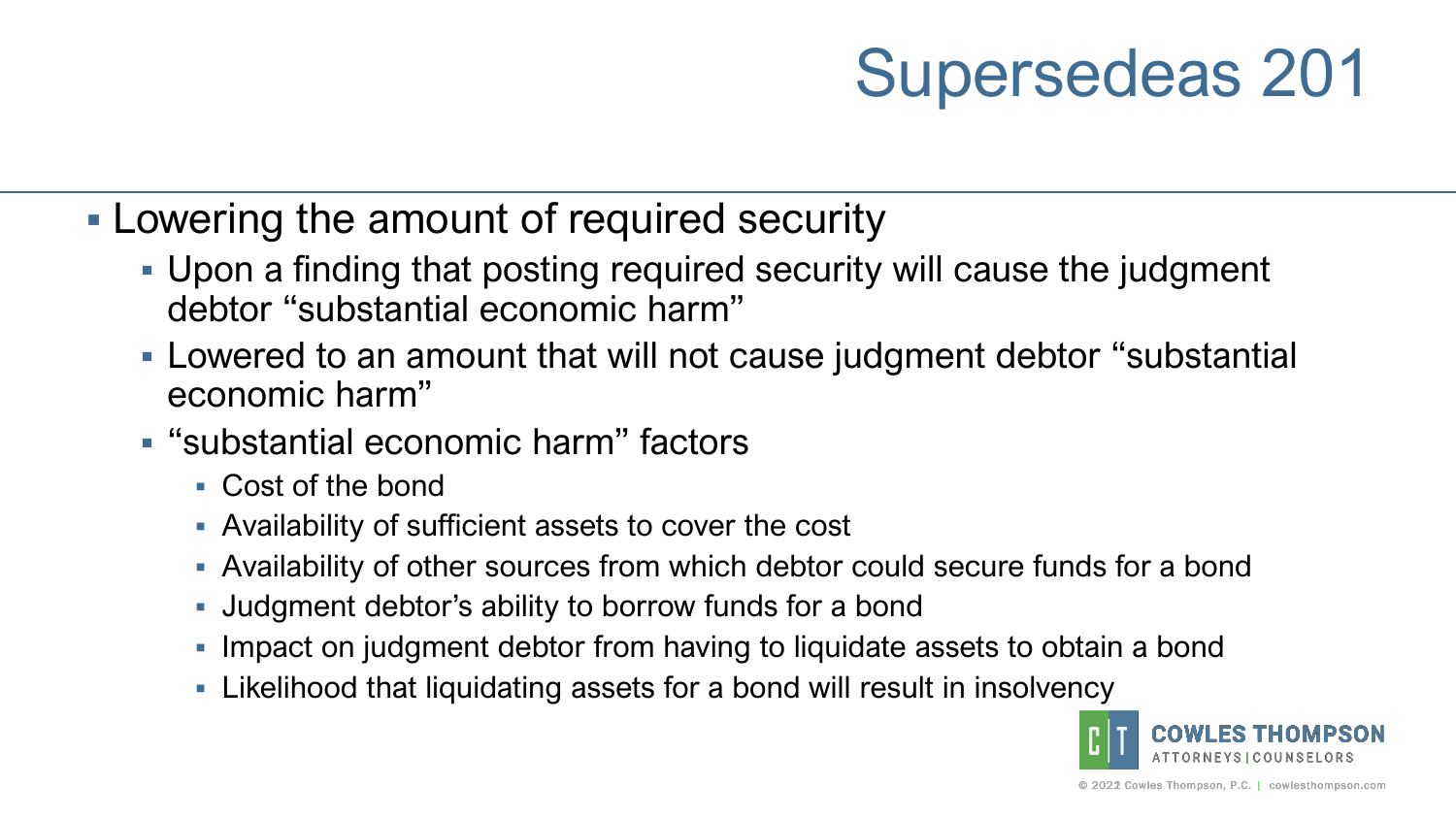#### **Review of supersedeas**

- On-going trial court jurisdiction to review changes in circumstances
	- The usual is need to increase bond amount due to post-judgment interest
- Appellate review (by motion in the COA; mandamus at the supreme court)
	- Sufficiency or excessiveness of the amount of security
	- **The sureties on the bond**
	- The type of security
	- **The decision whether to permit suspension**
- Abuse of discretion is the standard of review
- **Other orders can be made, such as a stay**
- **If COA changes the security amount, there's an automatic 20-day stay**

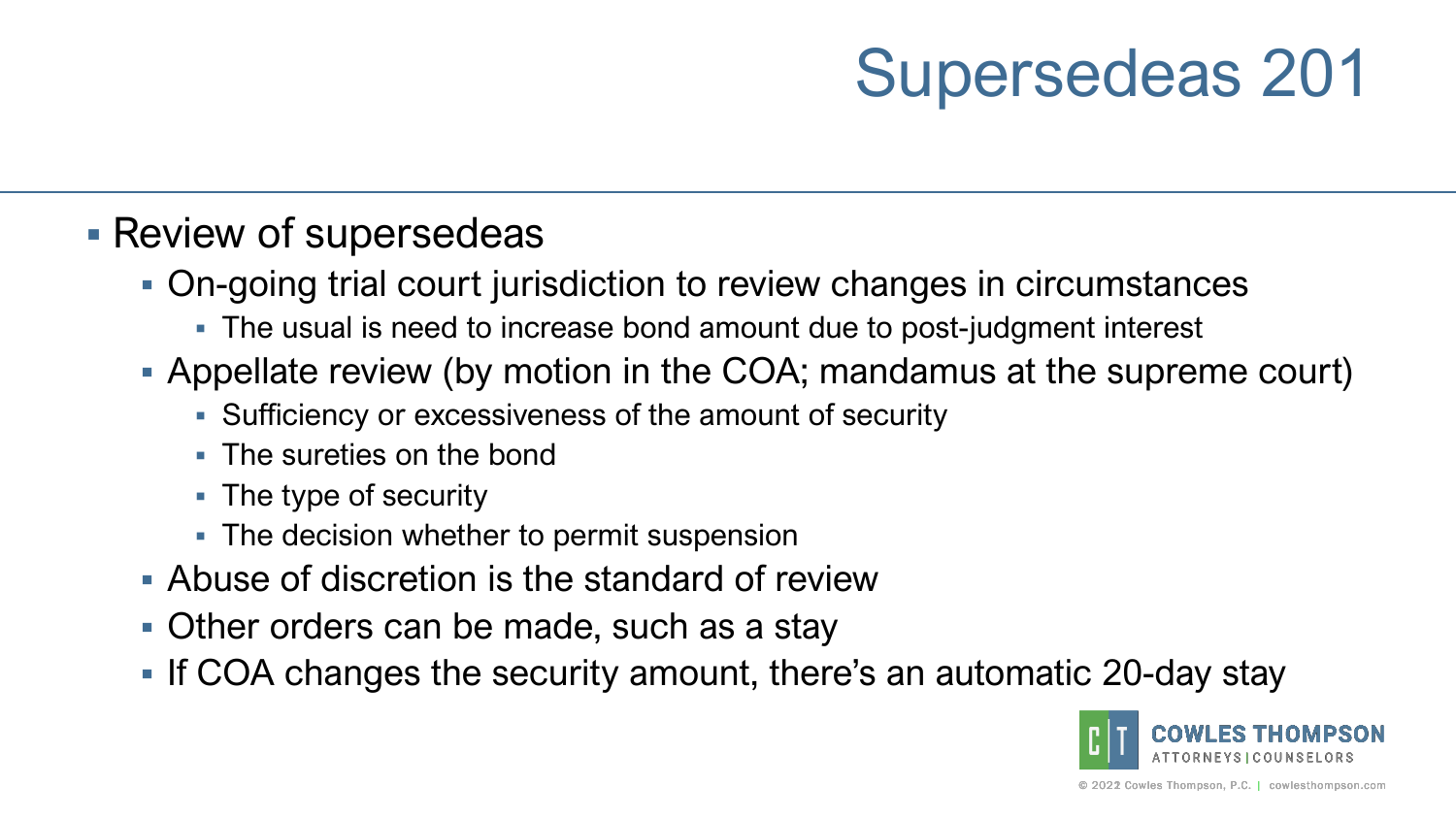### **Injunctions**

- A trial court may enjoin a judgment debtor from dissipating assets or transferring assets to avoid satisfaction of the judgment
- The court may not make an order that interferes with the judgment debtors use, transfer, conveyance, or dissipation of assets in the normal course of business
- Must be evidence that the debtor is likely to dissipate or transfer assets

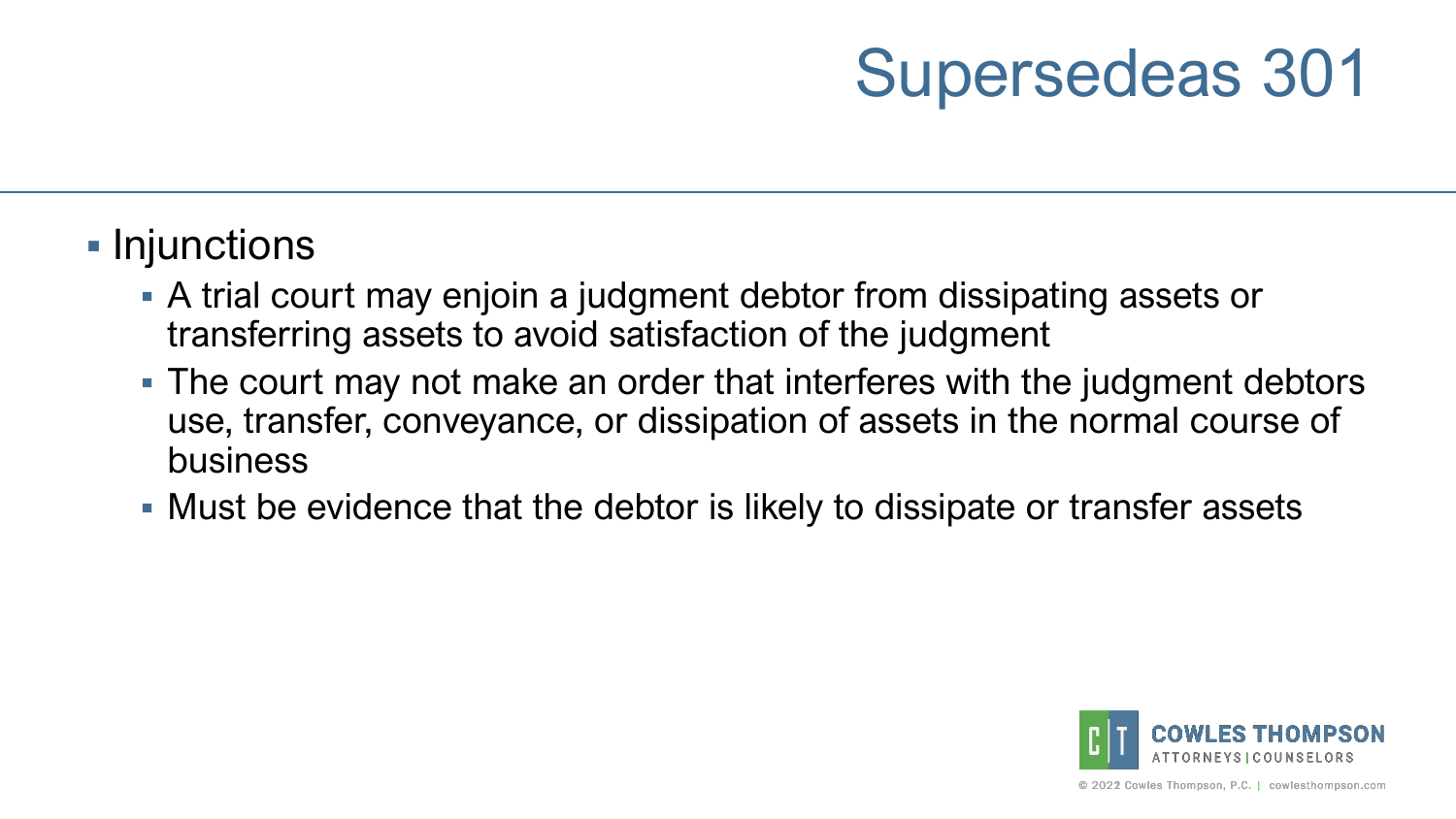### **Resolving the supersedeas post-appeal**

- Reversal of TC judgment releases the bond or other security
- Affirmance of TC judgment, dismissal of the appeal, and failure to perfect the appeal all result in exposure of the surety to liability should the judgment debtor fail to perform or pay the judgment
- Reverse in part, affirm in part—it depends
- Settlement—provide for the release of the surety and include that requested relief in the motion to dismiss the appeal

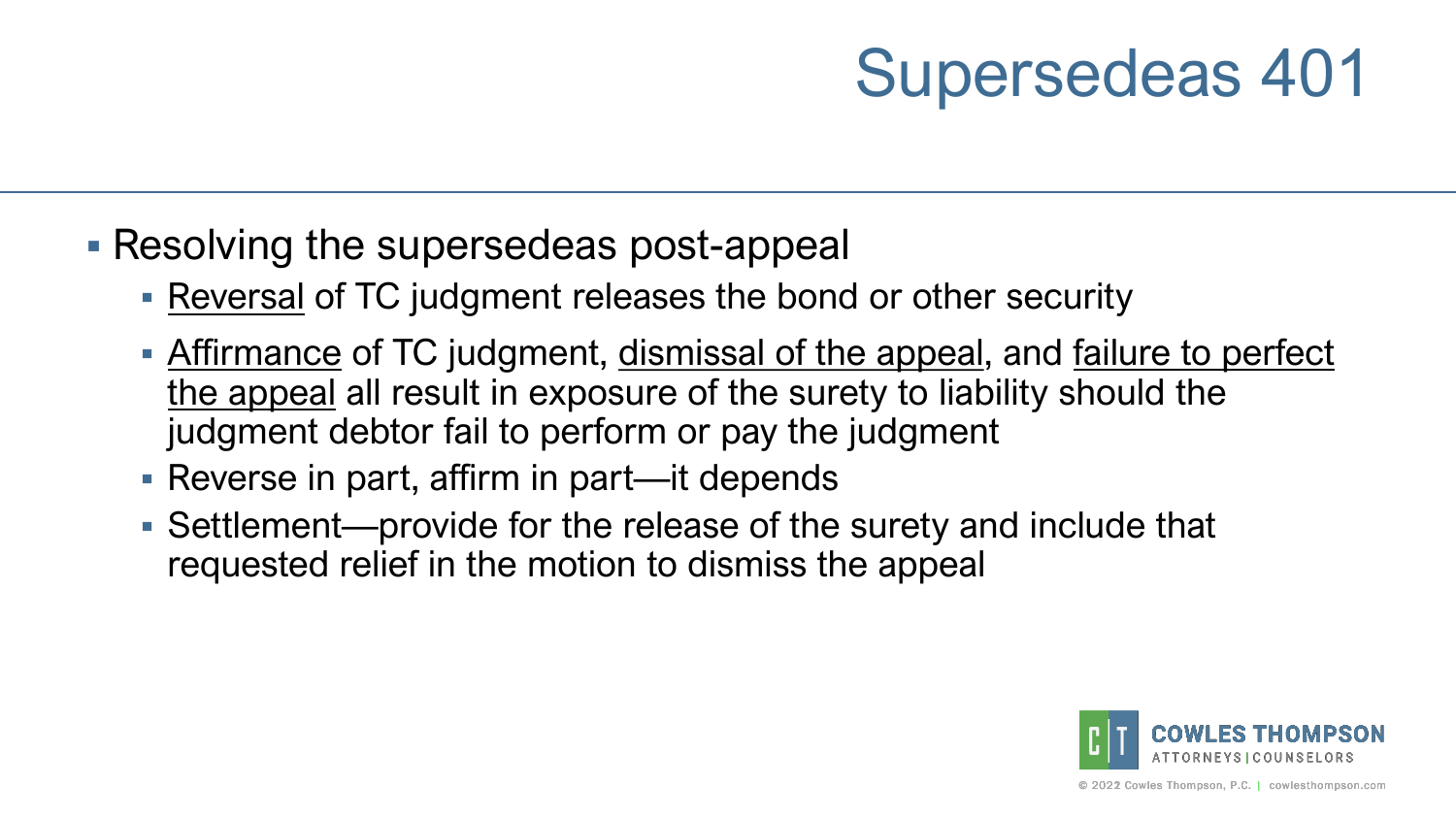| <b>Appellate Court Judgment</b>                          | <b>Effect on Surety</b>                      |
|----------------------------------------------------------|----------------------------------------------|
| Appeal dismissed                                         | <b>Surety liable</b>                         |
| Judgment affirmed                                        | Surety liable                                |
| Judgment modified and affirmed                           | <b>Surety liable</b>                         |
| Judgment vacated                                         | Surety discharged                            |
| Judgment reversed and rendered                           | Surety discharged                            |
| Judgment reversed and remanded                           | Surety discharged                            |
| Judgment reversed and rendered in part, affirmed in part | Surety liable as to affirmed judgment        |
| Judgment reversed and remanded in part, affirmed in part | Surety may be liable as to judgment affirmed |

Source: McDonald & Carlson, TEXAS CIVIL PRACTICE § 30.48 (2021)



© 2022 Cowles Thompson, P.C. | cowlesthompson.com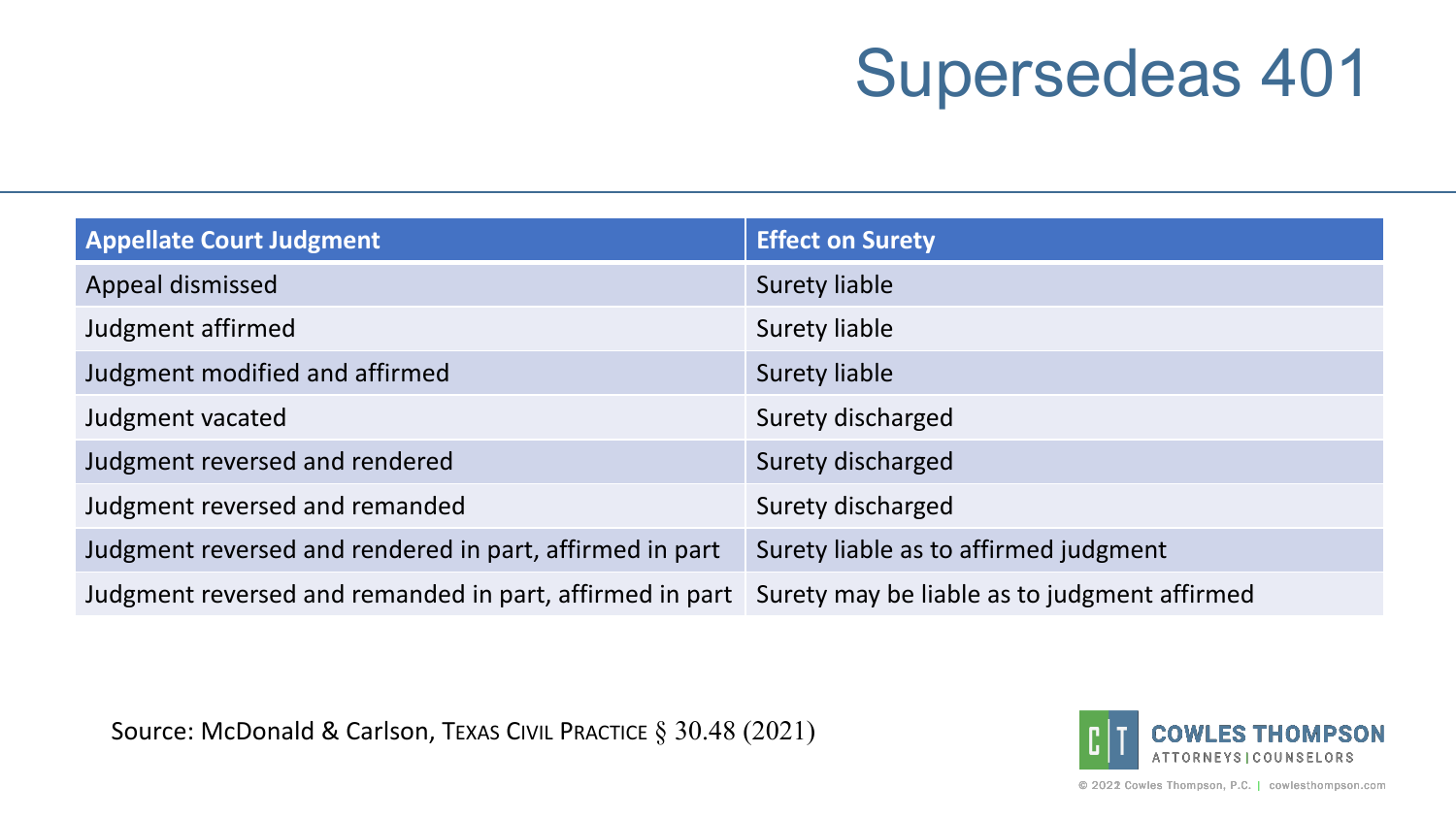- Unresolved or open questions
	- If Is the \$25 million cap on supersedeas for money judgments applied per judgment or per defendant?
	- **If is prejudgment interest really not compensatory damages?**
	- What other damage types may not qualify as "compensatory"?
	- Can you partially suspend a judgment?
	- **If the trial court's judgment is affirmed, must the judgment creditor make** demand on the judgment debtor to pay before going after the surety?